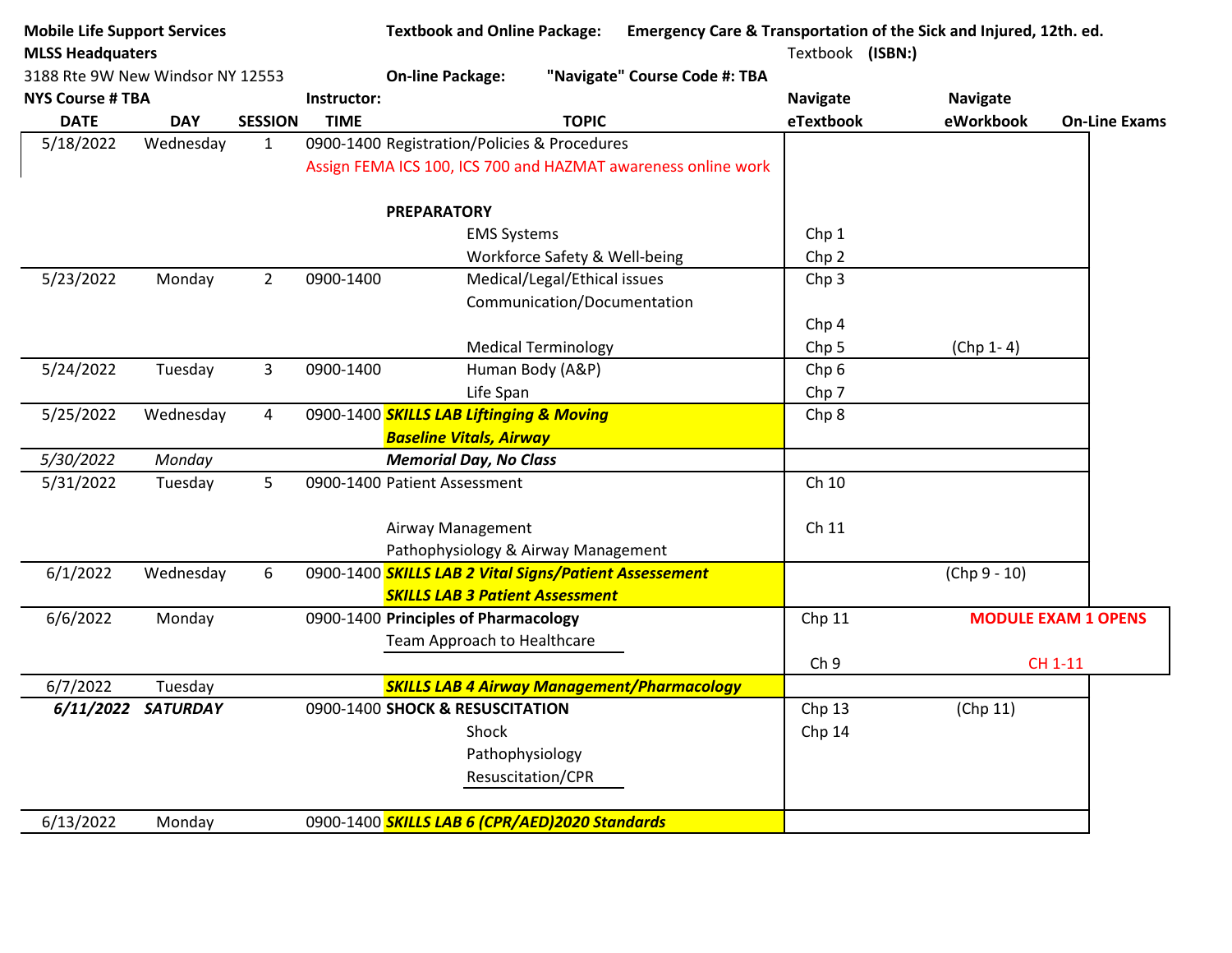| <b>Mobile Life Support Services</b><br><b>MLSS Headquaters</b><br>3188 Rte 9W New Windsor NY 12553 |            |                |                   | <b>Textbook and Online Package:</b><br>Emergency Care & Transportation of the Sick and Injured, 12th. ed. |                                                          |                 |                   |                 |  |  |
|----------------------------------------------------------------------------------------------------|------------|----------------|-------------------|-----------------------------------------------------------------------------------------------------------|----------------------------------------------------------|-----------------|-------------------|-----------------|--|--|
|                                                                                                    |            |                |                   |                                                                                                           |                                                          |                 | Textbook (ISBN:)  |                 |  |  |
|                                                                                                    |            |                |                   | <b>On-line Package:</b>                                                                                   | "Navigate" Course Code #:                                |                 |                   |                 |  |  |
| <b>NYS Course #TBD</b>                                                                             |            |                | <b>Instructor</b> |                                                                                                           |                                                          | <b>Navigate</b> | <b>Navigate</b>   |                 |  |  |
| <b>DATE</b>                                                                                        | <b>DAY</b> | <b>SESSION</b> | <b>TIME</b>       |                                                                                                           | <b>TOPIC</b>                                             | eTextbook       | eWorkbook         |                 |  |  |
| 6/14/2022                                                                                          | Tuesday    |                |                   |                                                                                                           | 0900-1400 MODULE EXAM 2 (Writtten in classroom)          |                 | $(Chp 11 - 13)$   | $(Chp 11 - 14)$ |  |  |
|                                                                                                    |            |                |                   |                                                                                                           | <b>SKILLS LAB Pt Assessment (Immediately after exam)</b> |                 |                   |                 |  |  |
| 6/15/2022                                                                                          | Wednesday  |                |                   | 0900-1400 MEDICAL EMERGENCIES                                                                             |                                                          |                 |                   |                 |  |  |
|                                                                                                    |            |                |                   |                                                                                                           | <b>Medical Overview</b>                                  | Ch 15           |                   |                 |  |  |
|                                                                                                    |            |                |                   |                                                                                                           | <b>Respiratory Emergencies</b>                           | Ch 16           |                   |                 |  |  |
|                                                                                                    |            |                |                   |                                                                                                           | Pathophysiology                                          |                 |                   |                 |  |  |
|                                                                                                    |            |                |                   |                                                                                                           | Treatment                                                |                 |                   |                 |  |  |
|                                                                                                    |            |                |                   |                                                                                                           |                                                          |                 |                   |                 |  |  |
|                                                                                                    |            |                |                   |                                                                                                           | <b>Cardiac Emergencies</b>                               | Ch 17           |                   |                 |  |  |
|                                                                                                    |            |                |                   |                                                                                                           | Pathophysiology                                          |                 |                   |                 |  |  |
|                                                                                                    |            |                |                   |                                                                                                           | Treatment                                                |                 |                   |                 |  |  |
| 6/20/2022                                                                                          | Monday     |                | 0900-1400         |                                                                                                           | Neurologic Emergencies                                   | Ch 18           | (Chp 14, 15 & 17) |                 |  |  |
|                                                                                                    |            |                |                   |                                                                                                           | <b>Endocrine/Hematologic Emergencies</b>                 | Ch 20           |                   |                 |  |  |
|                                                                                                    |            |                |                   |                                                                                                           | Pathophysiology                                          |                 |                   |                 |  |  |
|                                                                                                    |            |                |                   |                                                                                                           | Treatment                                                |                 |                   |                 |  |  |
| 6/21/2022                                                                                          | Tuesday    |                | 0900-1400         |                                                                                                           | <b>Immunologic Emergencies</b>                           | Ch 21           |                   |                 |  |  |
|                                                                                                    |            |                |                   | Toxicology                                                                                                |                                                          | Ch 22           |                   |                 |  |  |
|                                                                                                    |            |                |                   |                                                                                                           | Pathophysiology                                          |                 |                   |                 |  |  |
|                                                                                                    |            |                |                   |                                                                                                           | <b>Gynecological Emergencies</b>                         | Ch 24           |                   |                 |  |  |
|                                                                                                    |            |                |                   |                                                                                                           | Pathophysiology                                          |                 |                   |                 |  |  |
|                                                                                                    |            |                |                   |                                                                                                           | Treatment                                                |                 |                   |                 |  |  |
| 6/22/2022                                                                                          | Wednesday  |                | 0900-1400         |                                                                                                           | <b>SKILLS LAB: Patient Assessment - Medical</b>          |                 |                   |                 |  |  |
| 6/27/2022                                                                                          | Monday     |                | 0900-1400         |                                                                                                           | <b>GI/GU Emergencies</b>                                 | Ch 19           |                   |                 |  |  |
|                                                                                                    |            |                |                   |                                                                                                           | Psychiatric Emergencies                                  | Ch 23           |                   |                 |  |  |
|                                                                                                    |            |                |                   |                                                                                                           | Pathophysiology                                          |                 |                   |                 |  |  |
|                                                                                                    |            |                |                   |                                                                                                           | Treatment                                                |                 |                   |                 |  |  |
| 6/28/2022                                                                                          | Tuesday    |                | 0900-1400         |                                                                                                           | <b>MIDTERM EXAM (Written in classroom)</b>               |                 | Ch 1-24           |                 |  |  |
|                                                                                                    |            |                |                   |                                                                                                           | <b>SKILL LAB: Patient Assessment - Medical</b>           |                 |                   |                 |  |  |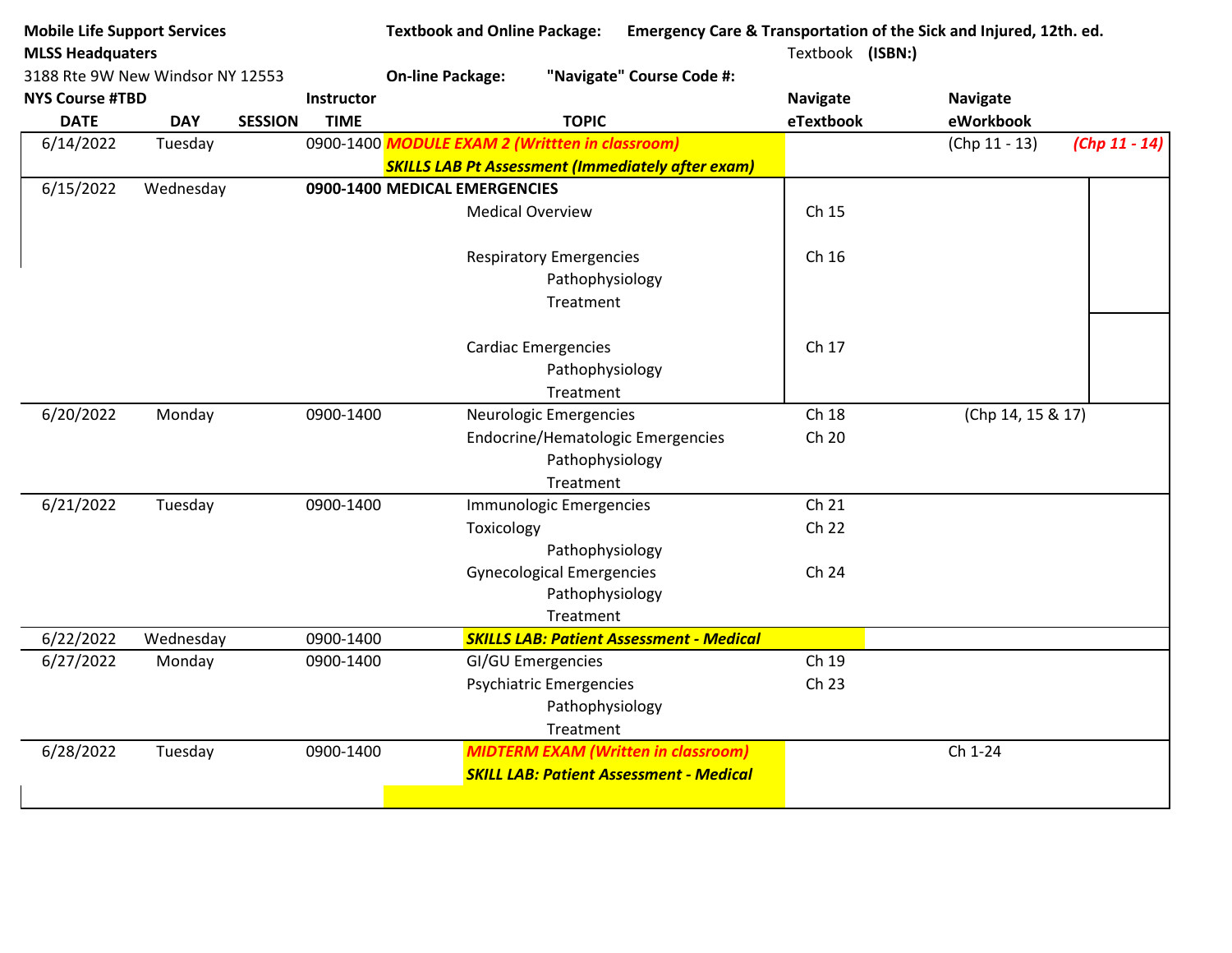| Textbook (ISBN:9781284080179)<br><b>MLSS Headquaters</b><br>3188 Rte 9W New Windsor NY 12553<br><b>On-line Package:</b><br>"Navigate" Course Code #: TBA<br>Instructor:<br><b>Navigate</b><br><b>Navigate</b><br><b>TOPIC</b><br>eWorkbook<br><b>DATE</b><br><b>DAY</b><br><b>SESSION</b><br>eTextbook<br><b>TIME</b><br>Chp 25, 26<br>6/29/2022<br>0900-1400 TRAUMA<br>Wednesday<br><b>Trauma Overview</b><br>Bleeding<br>7/4/2022<br>Monday<br><b>Independence Day, No Class</b><br>7/5/2022<br>Tuesday<br>0900-1400<br>Soft Tissue Injuries<br>Chp 27<br>Face & Neck Injuries<br>Chp 28<br>Pathophysiology<br>Treatment<br>Chp 29<br>(Chp 24 - 27)<br>7/6/2022<br>Wednesday<br>0900-1400<br>Head & Spine Injuries<br>Pathophysiology<br>Treatment<br>Abdominal/GU Injuries<br>Ch 31<br>7/9/2022<br><b>SATURDAY</b><br>0900-1400 SKILLS LAB Trauma, Bleeding Control<br>7/11/2022<br>Chp 30, 32<br><b>EXAM 4 Opens</b><br>Monday<br>0900-1400<br>Chest Injuries<br>Ch 25-32<br>Pathophysiology<br>Treatment<br>Orthopedic Injuries<br>Pathophysiology<br>Treatment<br>7/12/2022<br>0900-1400<br><b>SKILLS LAB: Trauma Assessment, Splinting</b><br>Tuesday<br>Ch 33<br>(Chp 29 - 31)<br>7/13/2022<br>Wednesday<br>0900-1200<br><b>Environmental Emergencies</b><br>Pathophysiology<br>Treatment<br><b>SPECIAL PATIENT POPULATIONS</b><br>Chp 34<br><b>Obstetrics &amp; Neonatal Care</b><br>Pathophysiology | <b>Mobile Life Support Services</b> |  | <b>Textbook and Online Package:</b> |  | Emergency Care & Transportation of the Sick and Injured, 11th. ed. |
|---------------------------------------------------------------------------------------------------------------------------------------------------------------------------------------------------------------------------------------------------------------------------------------------------------------------------------------------------------------------------------------------------------------------------------------------------------------------------------------------------------------------------------------------------------------------------------------------------------------------------------------------------------------------------------------------------------------------------------------------------------------------------------------------------------------------------------------------------------------------------------------------------------------------------------------------------------------------------------------------------------------------------------------------------------------------------------------------------------------------------------------------------------------------------------------------------------------------------------------------------------------------------------------------------------------------------------------------------------------------------------------------------------------|-------------------------------------|--|-------------------------------------|--|--------------------------------------------------------------------|
|                                                                                                                                                                                                                                                                                                                                                                                                                                                                                                                                                                                                                                                                                                                                                                                                                                                                                                                                                                                                                                                                                                                                                                                                                                                                                                                                                                                                               |                                     |  |                                     |  |                                                                    |
|                                                                                                                                                                                                                                                                                                                                                                                                                                                                                                                                                                                                                                                                                                                                                                                                                                                                                                                                                                                                                                                                                                                                                                                                                                                                                                                                                                                                               |                                     |  |                                     |  |                                                                    |
|                                                                                                                                                                                                                                                                                                                                                                                                                                                                                                                                                                                                                                                                                                                                                                                                                                                                                                                                                                                                                                                                                                                                                                                                                                                                                                                                                                                                               | <b>NYS Course # TBA</b>             |  |                                     |  |                                                                    |
|                                                                                                                                                                                                                                                                                                                                                                                                                                                                                                                                                                                                                                                                                                                                                                                                                                                                                                                                                                                                                                                                                                                                                                                                                                                                                                                                                                                                               |                                     |  |                                     |  |                                                                    |
|                                                                                                                                                                                                                                                                                                                                                                                                                                                                                                                                                                                                                                                                                                                                                                                                                                                                                                                                                                                                                                                                                                                                                                                                                                                                                                                                                                                                               |                                     |  |                                     |  |                                                                    |
|                                                                                                                                                                                                                                                                                                                                                                                                                                                                                                                                                                                                                                                                                                                                                                                                                                                                                                                                                                                                                                                                                                                                                                                                                                                                                                                                                                                                               |                                     |  |                                     |  |                                                                    |
|                                                                                                                                                                                                                                                                                                                                                                                                                                                                                                                                                                                                                                                                                                                                                                                                                                                                                                                                                                                                                                                                                                                                                                                                                                                                                                                                                                                                               |                                     |  |                                     |  |                                                                    |
|                                                                                                                                                                                                                                                                                                                                                                                                                                                                                                                                                                                                                                                                                                                                                                                                                                                                                                                                                                                                                                                                                                                                                                                                                                                                                                                                                                                                               |                                     |  |                                     |  |                                                                    |
|                                                                                                                                                                                                                                                                                                                                                                                                                                                                                                                                                                                                                                                                                                                                                                                                                                                                                                                                                                                                                                                                                                                                                                                                                                                                                                                                                                                                               |                                     |  |                                     |  |                                                                    |
|                                                                                                                                                                                                                                                                                                                                                                                                                                                                                                                                                                                                                                                                                                                                                                                                                                                                                                                                                                                                                                                                                                                                                                                                                                                                                                                                                                                                               |                                     |  |                                     |  |                                                                    |
|                                                                                                                                                                                                                                                                                                                                                                                                                                                                                                                                                                                                                                                                                                                                                                                                                                                                                                                                                                                                                                                                                                                                                                                                                                                                                                                                                                                                               |                                     |  |                                     |  |                                                                    |
|                                                                                                                                                                                                                                                                                                                                                                                                                                                                                                                                                                                                                                                                                                                                                                                                                                                                                                                                                                                                                                                                                                                                                                                                                                                                                                                                                                                                               |                                     |  |                                     |  |                                                                    |
|                                                                                                                                                                                                                                                                                                                                                                                                                                                                                                                                                                                                                                                                                                                                                                                                                                                                                                                                                                                                                                                                                                                                                                                                                                                                                                                                                                                                               |                                     |  |                                     |  |                                                                    |
|                                                                                                                                                                                                                                                                                                                                                                                                                                                                                                                                                                                                                                                                                                                                                                                                                                                                                                                                                                                                                                                                                                                                                                                                                                                                                                                                                                                                               |                                     |  |                                     |  |                                                                    |
|                                                                                                                                                                                                                                                                                                                                                                                                                                                                                                                                                                                                                                                                                                                                                                                                                                                                                                                                                                                                                                                                                                                                                                                                                                                                                                                                                                                                               |                                     |  |                                     |  |                                                                    |
|                                                                                                                                                                                                                                                                                                                                                                                                                                                                                                                                                                                                                                                                                                                                                                                                                                                                                                                                                                                                                                                                                                                                                                                                                                                                                                                                                                                                               |                                     |  |                                     |  |                                                                    |
|                                                                                                                                                                                                                                                                                                                                                                                                                                                                                                                                                                                                                                                                                                                                                                                                                                                                                                                                                                                                                                                                                                                                                                                                                                                                                                                                                                                                               |                                     |  |                                     |  |                                                                    |
|                                                                                                                                                                                                                                                                                                                                                                                                                                                                                                                                                                                                                                                                                                                                                                                                                                                                                                                                                                                                                                                                                                                                                                                                                                                                                                                                                                                                               |                                     |  |                                     |  |                                                                    |
|                                                                                                                                                                                                                                                                                                                                                                                                                                                                                                                                                                                                                                                                                                                                                                                                                                                                                                                                                                                                                                                                                                                                                                                                                                                                                                                                                                                                               |                                     |  |                                     |  |                                                                    |
|                                                                                                                                                                                                                                                                                                                                                                                                                                                                                                                                                                                                                                                                                                                                                                                                                                                                                                                                                                                                                                                                                                                                                                                                                                                                                                                                                                                                               |                                     |  |                                     |  |                                                                    |
|                                                                                                                                                                                                                                                                                                                                                                                                                                                                                                                                                                                                                                                                                                                                                                                                                                                                                                                                                                                                                                                                                                                                                                                                                                                                                                                                                                                                               |                                     |  |                                     |  |                                                                    |
|                                                                                                                                                                                                                                                                                                                                                                                                                                                                                                                                                                                                                                                                                                                                                                                                                                                                                                                                                                                                                                                                                                                                                                                                                                                                                                                                                                                                               |                                     |  |                                     |  |                                                                    |
|                                                                                                                                                                                                                                                                                                                                                                                                                                                                                                                                                                                                                                                                                                                                                                                                                                                                                                                                                                                                                                                                                                                                                                                                                                                                                                                                                                                                               |                                     |  |                                     |  |                                                                    |
|                                                                                                                                                                                                                                                                                                                                                                                                                                                                                                                                                                                                                                                                                                                                                                                                                                                                                                                                                                                                                                                                                                                                                                                                                                                                                                                                                                                                               |                                     |  |                                     |  |                                                                    |
|                                                                                                                                                                                                                                                                                                                                                                                                                                                                                                                                                                                                                                                                                                                                                                                                                                                                                                                                                                                                                                                                                                                                                                                                                                                                                                                                                                                                               |                                     |  |                                     |  |                                                                    |
|                                                                                                                                                                                                                                                                                                                                                                                                                                                                                                                                                                                                                                                                                                                                                                                                                                                                                                                                                                                                                                                                                                                                                                                                                                                                                                                                                                                                               |                                     |  |                                     |  |                                                                    |
|                                                                                                                                                                                                                                                                                                                                                                                                                                                                                                                                                                                                                                                                                                                                                                                                                                                                                                                                                                                                                                                                                                                                                                                                                                                                                                                                                                                                               |                                     |  |                                     |  |                                                                    |
|                                                                                                                                                                                                                                                                                                                                                                                                                                                                                                                                                                                                                                                                                                                                                                                                                                                                                                                                                                                                                                                                                                                                                                                                                                                                                                                                                                                                               |                                     |  |                                     |  |                                                                    |
|                                                                                                                                                                                                                                                                                                                                                                                                                                                                                                                                                                                                                                                                                                                                                                                                                                                                                                                                                                                                                                                                                                                                                                                                                                                                                                                                                                                                               |                                     |  |                                     |  |                                                                    |
|                                                                                                                                                                                                                                                                                                                                                                                                                                                                                                                                                                                                                                                                                                                                                                                                                                                                                                                                                                                                                                                                                                                                                                                                                                                                                                                                                                                                               |                                     |  |                                     |  |                                                                    |
|                                                                                                                                                                                                                                                                                                                                                                                                                                                                                                                                                                                                                                                                                                                                                                                                                                                                                                                                                                                                                                                                                                                                                                                                                                                                                                                                                                                                               |                                     |  | Treatment                           |  |                                                                    |